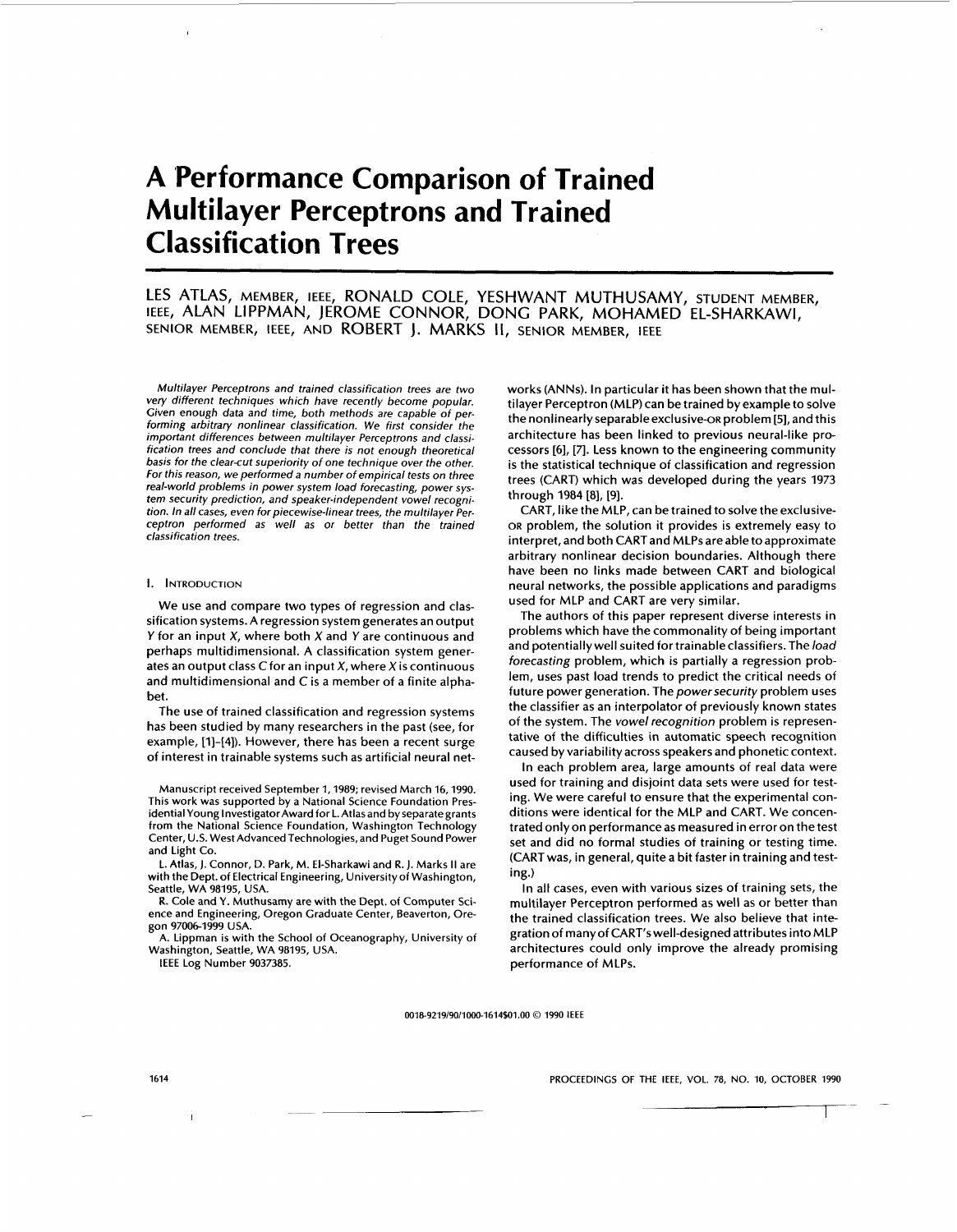#### **II.** BACKGROUND

#### A. Multilayer Perceptrons

The name "artificial neural networks" has in some communities become almost synonymouswith MLPs trained by backpropagation. Our power studies made useof this standard algorithm [5] and our vowel studies made useof aconjugate gradient version [IO] of backpropagation. In all cases the training data consisted of ordered pairs **{(X, Y)}** for regression, or  $\{(X, C)\}\)$  for classification. The input to the network is Xand the output is, after training, hopefully very close to Y or C.

When MLPs are used for regression, theoutput Ycan take on real values between 0 and 1. This normalized scale was used as the prediction value in the power forecasting problem. For MLP classifiers the output is formed by taking the (0, 1) range of the output neurons and either thresholding or finding a peak. For example, in the vowel study we chose the maximum of the 12 output neurons to indicate the vowel class.

# *B.* Classification and Regression Trees (CART)

CART has already proven to be useful in diverse applications such as radar signal classification, medical diagnosis, and mass spectra classification. Given a set of training examples  $\{(X, C)\}\)$ , a binary tree is constructed by sequentially partitioning the p-dimensional input space, which may consist of quantitative and/or qualitative data, intop-dimensional polygons. The trained classification tree divides the domain of the data into nonoverlapping regions, each of which is assigned a class label C. For regression, the estimated function is piecewiseconstant overthese regions.

The first split of the data space is made to obtain the best global separation of the classes. The next step in CART is to consider the partitioned training examples as two completely unrelated sets-those examples on the left of the selected hyperplane, and those on the right. CART then proceeds as in the first step, treating each subject of the training examples independently. A question that had long plagued the use of such sequential schemes was: when should the splitting stop? CART implements a novel, and very clever approach; splits continue until every training example is separated from every other, then a pruning criterion is used to sequentially remove less important splits.

The CART system was trained using two separate computer routines. One was the CART program from California Statistical Software; the other was a routine we designed ourselves. We produced our own routine to ensure a careful and independent test of the CART concepts described in [9].

# C. Relative Expectations *of MLP* and CART

The nonlinearly separable exclusive-oR problem is an example of one that both MLP and CART can solve with zero error. In Fig. 1(a)-a trained MLP solution to this problemthe values along the arrows represent trained multiplicative weights and the values. In Fig. 1(b)-the very simple trained CART solution- $y$  and n represent yes or no answers to the trained threshold and thevalues in the circles represent the output Y. It is interesting that CART did not train correctly for equal numbers of the four different input cases and that



**Fig. 1.** (a) **A** multilayer perceptron **(MLP)** and **(b) a** classification tree. Both were trained to perfectly **solve** the exclusive-OR problem.

one extra example of one of the input cases was sufficient to break the symmetry and allow CART to train correctly. (Note the similarity to the well-known requirement of random and different initial weights for the MLP.)

CART trains on the exclusive-oR very easily since a piecewise-linear partition in the input space is a perfect solution. In general, the MLP will construct classification regions with smooth boundaries, whereas CART will construct regions with "sharp" corners (each region being, as described previously, an intersection of half planes.) We would thus expect MLP to have an advantage when classification boundaries tend to be smooth and CART to have an advantage when they are sharper.

Other important differences between MLP and CART include:

1) For an MLP the number of hidden units can be selected to avoid overfitting or underfitting the data. CART fits the complexity by using an automatic pruning technique to adjust the size of the tree. The selection of the number of hidden units or the tree size was implemented in our experiments by using data from a second training set (independent of the first).

**2)** An MLP becomes a classifier through an ad hoc application of thresholds or peak-picking to the output value(s). Great care has gone into the CART splitting rules while the usual MLP approach is rather arbitrary.

**3)** A trained MLP represents an approximate solution to an optimization problem. The solution may depend on initial choice of weights and on the optimization technique used. For complex MLPs many of the units are independently and simultaneously adjusting their weights to best minimize output error.

**4)** MLP is a distributed topology where a single point in the input space can have an effect across all units or analogously, one weight, acting alone, will have minimal effect on the outputs. CART is very different in that each split value can be mapped onto one segment in the input space. The behavior of CART makes it much more useful for data interpretation. A trained tree may be useful for understanding the structure of the data. The usefulness of MLPs for data interpretation is much **less** clear.

The above points, when taken in combination, do not make a clear case for either MLP or CART to be superior for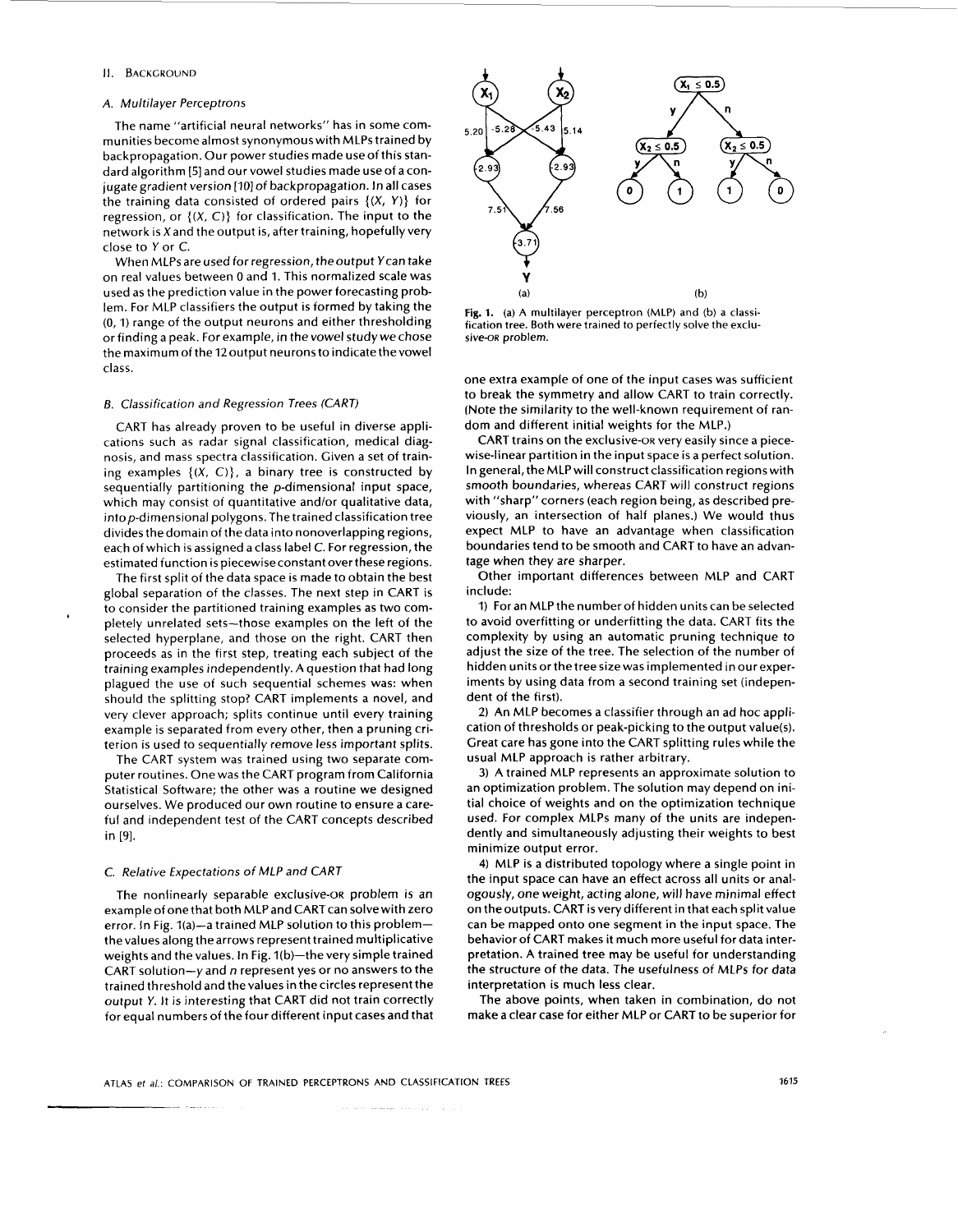the best performanceas atrained classifier. We thus believe that the empirical studies of the next sections, with their consistent performance trends, will indicate which of the comparative aspects are the most significant.

#### **111.** LOAD FORECASTING

# A, The Problem

The ability to predlct electric power system loads from an hour to several days in the future can help a utility operator to efficiently schedule and utilize power generation. This ability to forecast loads can also provide information that can be used to strategically trade energy with other generating systems. In order for these forecasts to be useful to an operator, they must be accurate and computationally efficient.

#### *B.* Methods

Hourly temperature and load data for the Seattle/Tacoma area were provided for us by the Puget Sound Power and Light Company. Forecasting for weekdays **is** a more critical problem for the power industry than for weekends and we selected the hourly data for all Tuesdays through Fridays in the interval of November 1, 1988 through January 31, 1989. These data consisted of 1368 hourly measurements from a total of 57 days.

These data were presented to both the MLP and the CART systems as a 6-dimensional input with a single, real-valued output. The MLP required that all values be normalized to the range (0, 1). These same normalized values were used with the CART technique. Our training and testing process consisted of training the classifiers on 523 days of the data and testing on the 4 days left over at the end of January 1989. Our training set consisted of 1272 hourly measurements and our test set contained 96 different hourly readings.

Several techniques of input and output pairing were tried; after some investigation we found that a good choice of data organization for our trainable classifier was

$$
(X, Y) = (k, L_{k-2}, L_{k-1}, T_{k-2}, T_{k-1}, T_k, L_k)
$$

where k was the hour (1-24) of the day and  $L_i$  and  $T_j$  signified the load and temperature at the ith and jth hour, respectively. The input thus consists of the hour, two previous load and temperature readings, and the current temperature. The actual current temperature was used during training and the predicted temperature was used during testing, thus representing the actual technique of relying upon weather reports. The output part is the predicted load  $L_k$ .

The MLP we used in these experiments had 6 inputs (plus thetrained constant bias term), 10 units in one hidden layer, and one output. This topology was chosen by making use of data outside the training and test sets.

#### C. Results

We used an  $I_1$  norm for the calculation of error rates and found that both techniques worked quite well. The average error rate was 1.39% for the MLP and 2.86% for CART. Although this difference (given the number of testing points) is not statistically significant, it is worth noting that the trained MLP offers performance at least as good as the current techniques used by the Puget Sound Power and Light Company and is currently being verified for application to future load prediction.

Figure 2 shows a detail of the comparative forecasting performance for three days. The daily periodicity in hourly loads was followed quite well by both techniques, and the MLP performed somewhat better than CART around the peaks in load.



**Fig.** 2. A comparison of the performance of an MLP and CART (with linear combinations) in predicting three days of hourly power loads in megawatts.

#### IV. POWER SYSTEM SECURITY

The assessment of security in a power system is an ongoing problem forthe efficient and reliablegeneration of electric power. Static security addresses whether, after a disturbance such as a line break or other rapid load change, the system will reach asteady-stateoperating condition that does not violate any operating constraint and cause a "brownout" or "blackout."

The most efficient generation of power is achieved when the power system is operating near its insecurity boundary. In fact, the ideal case for efficiencywould be the full knowledge of the absolute boundaries of the secure regions. The complexityof the power systems makes this full knowledge impossible. Load flow algorithms, which are based on iterative solutions of nonlinearly constrained equations, are conventionally used to slowly and accurately determine points of security or insecurity. In real systems the trajectories through the regions are not predictable in fine detail. Also, these changes can happen too fast to compute new results from the accurate load-flow equations.

We thus propose to use the sparsely known solutions of the load flow equations as a training set. The test set consists of points of unknown security. The error of the test set can then be computed by comparing the result of the trained classifier to load flow equation solutions.

Our technique for converting this problem to a problem for a trainable classifier involves defining a training set  $\{(X, \}$ *C)}* where X is composed of real power, reactive power, and apparent power at another bus. This three-dimensional input vector is paired with the corresponding security status ( $C = 1$  for secure and  $C = 0$  for insecure). Since the system was small, we were able to generate a large number of data points for training and testing. In fact, well over 20 000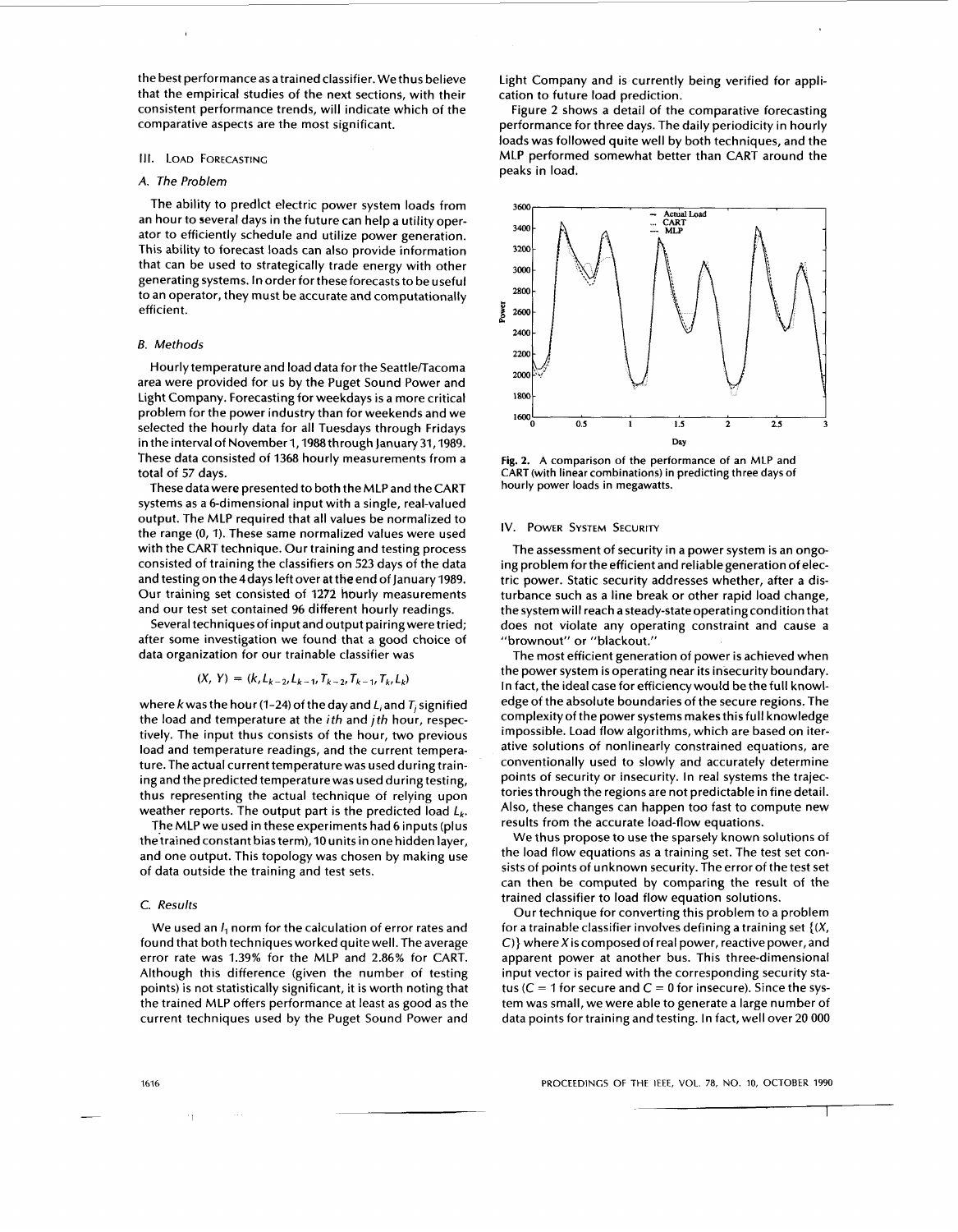total data points were available for the (disjoint) training and test sets.

## *A.* Results

We observed that for any choice of training data set size, the error rate for the MLP was always lower than the rate for the CART classifier. This performance difference is illustrated in Fig. 3. For 10 000 points of training data, the MLP



**Fig. 3.** The error rate in security prediction for the **hlLP** and two versions **of CART.** 

had an error rate of 0.78% and CART (using linear combinations) had an error rate of 1.46%. Although both of these results are impressive, the difference was statistically significant ( $p > 0.99$ ).

In order **to** gain insight into the reasons for differences in importance, we looked at classifier decisions for twodimensional slices of the input space. While the CART boundary sometimes was-a better match, certain pathological difficulties made CART more error-prone than the MLP. Our other studies also showed that there were worse interpolation characteristics for CART, especially for sparse data. Apparently, starting with nonlinear combinations of inputs, which is what the MLP does, reduced error better than the piecewise linear fit of CART.

#### V. SPEAKER-INDEPENDENT **VOWEL** CLASSIFICATION

Speaker-independent classification of vowels excised from continuous speech is a most difficult task because of the many sources of variability that influence the physical realization of a given vowel. These sources of variability include the length of the speaker's vocal tract, phonetic context in which thevowel occurs, speech rate,and syllable stress.

To make the task even more difficult, the classifiers were presented onlywith information from a single spectral slice. The spectral slice, represented by 64 DFT coefficients (0-4 kHz), was taken from the center of the vowel, where the effects of coarticulation with surrounding phonemes are least apparent.

The training and test sets for the experiments consisted of featural descriptions X paired with an associated class C for each vowel sample. The 12 monophthongal vowels of English were used for the classes, as heard in the following words: beat, bit, bet, bat, roses, the, but, boot, book, bought, cot, bird. The vowels were excised from a wide variety of phonetic contexts in utterances of the TlMlT database, a standard acoustic phonetic corpus of continuous speech, displaying a wide range of American dialectical variation [11], [12]. The training set consisted of 4104 vowels from 320 speakers. The test set consisted of 1644 vowels (137 occurrences of each vowel) from a different set of 100 speakers.

The MLP consisted of 64 inputs (the DFT coefficients, each normalized between zero and one), a single hidden layer of 40 units, and 12 output units (one for each vowel category). The networks were trained using backpropagation with conjugate gradient optimization [IO]. The procedure for training and testing a network proceeded as follows: The network was trained on 100 iterations through the 4104 training vectors. The trained network was then evaluated on the training set and a different set of 1644 test vectors (the test set). The network was then trained for an additional 100 iterations and again evaluated on the training and test sets. This process was continued until the network had converged; convergence was observed as a consistent decrease or leveling off of the classification percentage on the test data over successive sets of iterations.

# *A.* Results

In order to better interpret the vowel classification results, we performed listening experiments on a subset of thevowels used in these experiments. The vowels were excised from their sentence context and presented in isolation. Five listeners first received training in the task by classifying 900 vowel tokens and receiving feedback about the correct answer on each trial. During testing, each listener classified 600 vowels from the test set (50 from each category) without feedback. The average classification performance on the test set was 51% correct, compared to chance performance of 8.3%. Details of this experiment are presented in [13]. When using the scaled spectral coefficients to train both techniques, the MLP correctly classified 47.4% of the test set while CART without linear combinations performed at only 38.2%.

One reason for the poor performance of CART without linear combinations may be that each coefficient (corresponding to energy in a narrow frequency band) contains little information when considered independently of the other coefficients. For example, reduced energy in the I-kHz band may be difficult to detect if the energy in the 1.06-kHz band is increased by an appropriate amount. The CART classifier described in the preceding operates by making a series of inquiries about one frequency band at a time, an intuitively inappropriate approach.

We achieved our best CART results, 46.4%, on the test set by making use of arbitrary hyperplanes (linear combinations). This search-based approach gave results within 1% of the MLP results.

## VI. CONCLUSIONS

In all cases the performance of the MLP was, in terms of percent error, better than CART. However, the difference in performance between the two classifiers was only significant (at the p > *0.99* level) for the power security problem.

There are several possible reasons for the sometimes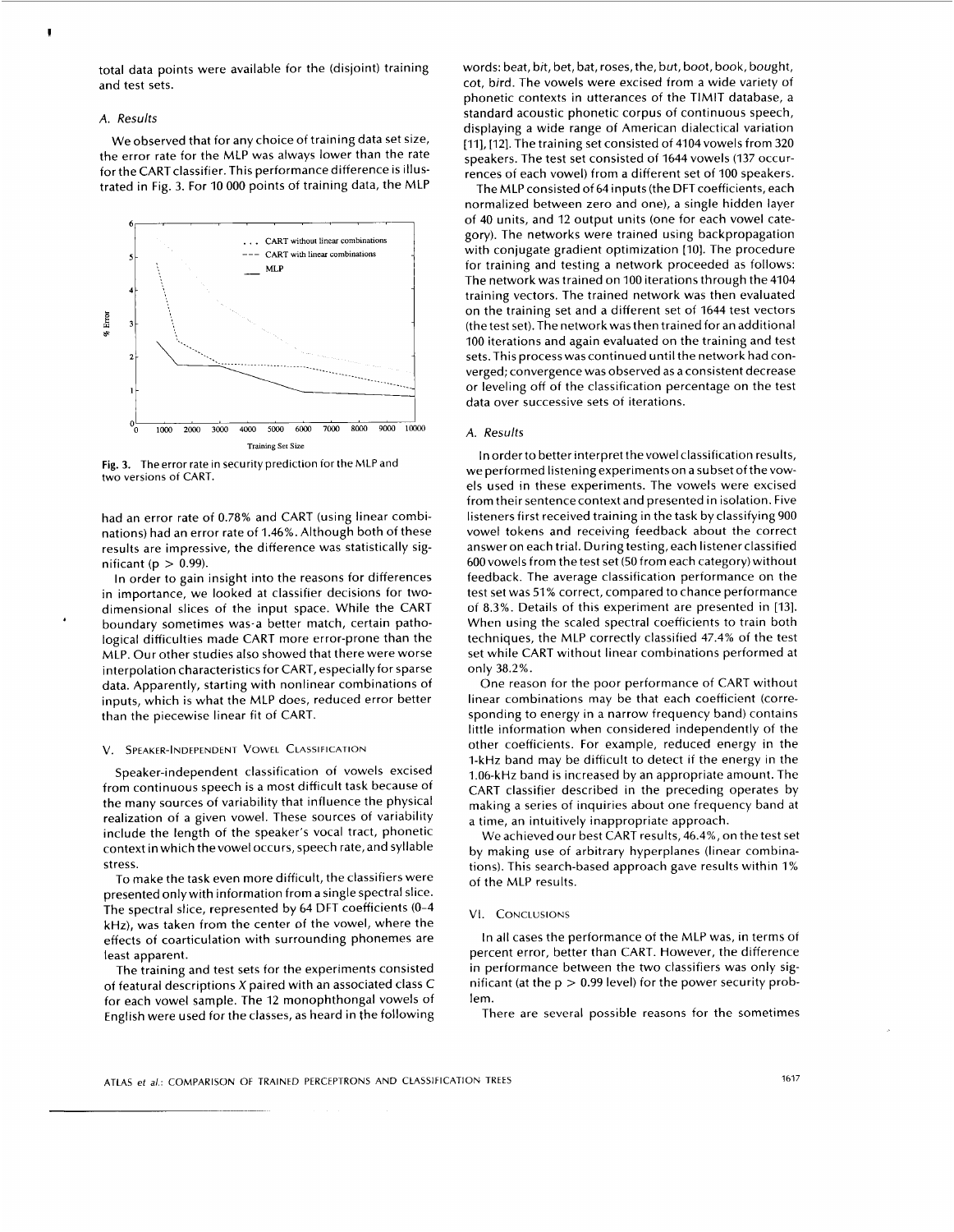superior performance of the MLP technique, all of which we are currently investigating. One advantage may stem from the ability of MLP to easily find correlations between large numbers of variables. Although it is possible for CART to form arbitrary nonlinear decision boundaries, the efficiency of the recursive splitting process may be inferior to MLP's nonlinear fit. Another relative disadvantage of CART may be caused by the successive nature of node growth. For example, if the first split that is made for a problem turns out to be suboptimal given the successive splits, it becomes very inefficient to change the first split to be more suitable.

We feel that the careful statistics used in CART could also be advantageously applied to MLP. The superior performance of MLP is not yet indicative of best performance and it may turn out that careful application of statistics may allow further advancements in the MLP technique. Other input representations also might produce better performance for CART than for MLP.

New developments have been made in trained statistical classifiers since the development of CART. More recent techniques, such as projection pursuit **[141,** may prove as good as or superior to MLP. This continued interplay between MLP techniques and advanced statistics is a key part of our ongoing research.

## **ACKNOWLEDGMENT**

The authors wish to thank Professor R. **D.** Martin of the University of Washington Department of Statistics and **Pro**fessors Aggoune, Damborg, and Hwang of the University of Washington Department of Electrical Engineering for their helpful discussions. David Cohn and Carlos Rivera assisted with many of the experiments.

We would also like to thank Milan Casey Brace of Puget Power and Light for providing the load forecasting data.

#### **REFERENCES**

- N. **J.** Nilsson, Learning Machines. New York: McGraw-Hill,  $[1]$ **1965.**
- $\lceil 2 \rceil$ A. G. Arkadev and E. M. Braverman, Computers and Pattern Recognition. Washington, D.C.: Thompson, **1966.**
- W. S. Meisel, Computer-Oriented Approache *to* Pattern Rec- $[3]$ ognition. New York: Academic Press, **1972.**
- R. 0. Duda and P. E. Hart, Pattern Classification and Scene  $[4]$ Analysis. New York: Wiley, **1973.**
- D. E. Rumelhart, G. E. Hinton, and R. **J.** Williams, "Learning  $[5]$ internal representations by error propagation," ch. **2** in ParallelDistributed Processing, D. E. Rumelhart, **J.** L. McClelland, and the PDP Research Group. Cambridge, MA: M.I.T. Press, **1986.**
- W. S. McCuloch and W. H. Pitts, "A logical calculus of the  $[6]$ ideas imminent in nervous activity," Bulletin ofMathematical Biophysics, vol. 5, pp. **115-133, 1943.**
- 171 E. Rosenblatt, Principles of Neurodynamics. New York: Spartan Books, **1962.**
- $[8]$ W. S. Meisel and D. A. Michalpoulos, "A partitioning algorithm with application in pattern classification and the optimization of decision trees," */€E€* Trans. Computers, vol. **c-22,**  pp. **93-103,1973.**
- $[9]$ L. Breiman, **J.** H. Friedman, R. A. Olshen and C. **J.** Stone, Classification and Regression Trees. Belmont, CA: Wadsworth International, **1984.**
- $1101$ P. E. Barnard and D. Casasent, "Image processing for image understanding with neural nets," Proc. Intl. Joint Conf. on Neural Nets. Washington, D. C., June **18-22,1989.**
- $[11]$ W. Fisher, G. Doddington, and K. Goudie-Marshall, "The DARPA Speech Recognition Research Database: Specification and Status," Proc. of the Darpa Speech Recognition Workshop, pp. **993-1000,** Feb. **1986.**
- **[I21** L. Lamel, R. Kassel, and S. Seneff, "Speech database development: design and analysis of the acoustic-phonetic corpus," Proc. of the DARPA Speech Recognition Workshop, pp. 100-110, Feb. **1986.**
- **[13]** Y. Muthusamy, R. Cole, and M. Slaney, "Vowel information in a single spectral slice: Cochleagrams versus spectral slice: Cochleagrams versus spectrograms," Proc. ICASSP '90, Apr. **3-6,1990** (to appear).
- **[14] J.** H. Friedman and W. Stuetzle, "Projection pursuit regression,'' *J.* Amer. Stat. Assoc., vol. **79,** pp. **599-608, 1984.**



Les E. Atlas received the B.S.E.E. degree from the University of Wisconsin and the M.S. and Ph.D. degrees from Stanford University.

He joined the University of Washington in **1984** and is currently an Associate Professor of Electrical Engineering and an Adjunct Associate Professor of Computer Scienceand Engineering. He cofounded the Interactive Systems Design Laboratory at the Universityof Washington and he is cur-

rently doing work in signal processing and classification, two-way training for speech recognition, and biologically-inspired algorithms and architectures. His government funding sources for this research are the National Science Foundation, the Washington Technology Center, and the Office of Naval Research. His research has been applied in speech and sonar processing and in other areas of signal processing. Aside from this work at Stanford and the University of Washington, he has been involved with speech and signal processing research at Honeywell Marine Systems, the Boeing Company, U.S. West Advanced Technologies, and Flow Industries.

Dr. Atlas is on the Neural Networks Council for the IEEE Acoustics, Speech, and Signal Processing Societyand wasa **1985** recipient of a National Science Foundation Presidential Young Investigator Award.



Ron Cole received the B.A. with distinction in psychology from the University of Rochester and the M.S. and Ph.D. degrees in psychology from the University of California at Riverside.

He joined the Oregon Graduate Institute of Science and Technology in **1988** and is currently an Associate Professor of Computer Scienceand Engineering. He has been actively involved in the study of speech recognition by man and machine for the past

20 years, and has published 60 articles in scientific journals and published conference proceedings. The goal of his research is to design speech recognition algorithms that mimic human performance. Between **1980** and **1988,** he investigated acoustic phonetic approaches to computer speech recognition at Carnegie-Mellon University.

Currently, Dr. Cole's research in computer speech recognition is designed to discover the most effective procedures for combining expert knowledge with powerful classification techniques, and applying these procedures to all levels of the speech recognition problem. Recent research at the Oregon Graduate Institute has led to the development of EAR, a speaker-independent isolated letter recognition system that combines neural networks and speech knowledge to achieve **95%** accuracy.



Yeshwant K. Muthusamy was born in Secunderabad, India, on February **24, 1965.** He received the B.Tech. degree in computer science and engineering from the Jawaharlal Nehru Technological University, Hyderabad, India in **1987.** He is currently a Ph.D. candidate at the Oregon Graduate Institute of Science and Technology in Beaverton, Oregon.

perception, and continuous speech recognition. His current research interests include automatic language identification, speech

**PROCEEDINGS OF THE IEEE, VOL. 78,** NO. **IO. OCTOBER** 1990 **PROCEEDINGS OF THE IEEE, VOL. 78, NO. 10, OCTOBER 1990**<br> **PROCEEDINGS OF THE IEEE, VOL. 78, NO. 10, OCTOBER 1990**